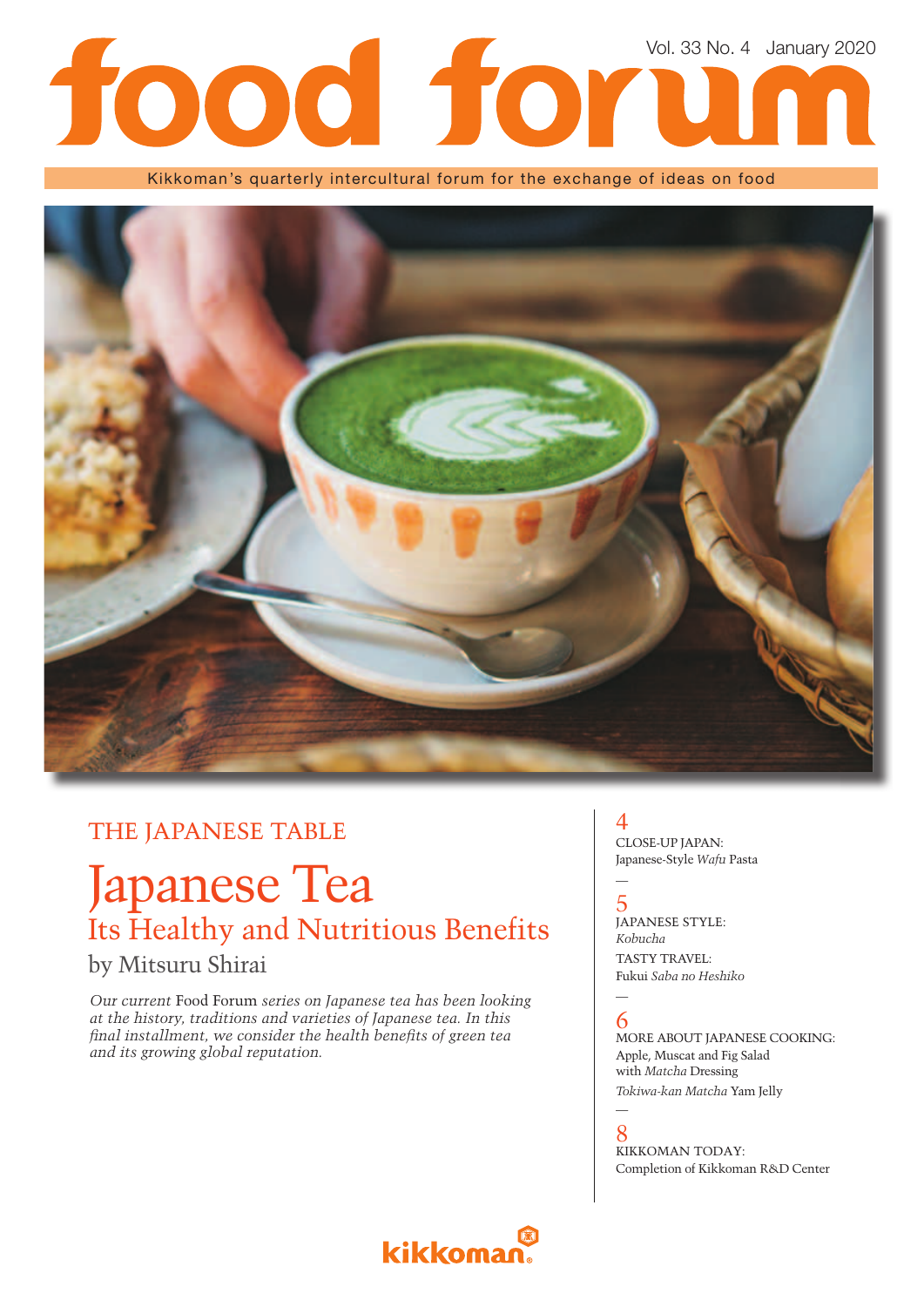#### THE JAPANESE TABLE

# Japanese Tea Its Healthy and Nutritious Benefits





From left: Green tea field with special fans that protect the leaves from frost damage; Leaves intended for *matcha* are shaded under canopies of special cloth to shield from the sun.

About eight hundred years ago, the Zen priest Eisai (also known as Yosai; 1141-1215) introduced teadrinking to Japan, declaring that green tea was a panacea for all ills. Modern evidence-based research around the world now corroborates that ancient claim, with specific attention focused on the catechin found in tea.

The nutritional and healthful advantages of Japanese tea have long been acknowledged in Japan, and as contemporary Western consumer markets become increasingly aware of its beneficial properties, exports have been growing fast, with *matcha* being a particular favorite. In fact, Japan's tea exports have increased fourfold over the last ten years.

#### **Beneficial Catechin**

Catechin is a type of polyphenol and the main component behind the astringency of green tea. Typically, catechin oxidizes quickly in foods and is lost; however, the production process of Japanese green tea suppresses the action of certain enzymes that oxidize catechin. The resulting tea contains high amounts of catechin, proven beneficial to the body.

For example, the consumption of catechin-rich green tea has been shown to be helpful in counteracting various common ailments, including cognitive impairment, obesity, cancer and influenza. It is reported that the incidence of cognitive impairment among those who drink two or more cups of green tea per day is lower than those who do not, while the

same efficacy was not evident among those who drink black or oolong tea, or coffee (*see bar chart*). The number of those suffering from the complex condition related to fat storage, referred to as metabolic syndrome, is increasing worldwide, and studies have shown that continuous intake of high concentrations of catechin can contribute to reducing body fat. This has led to the development of various green tea drinks and other products containing catechin. In addition, recognition of the efficacy of the amino acid theanine (which gives tea its distinctive umami) as a relaxant in alleviating stress and in strengthening the body's immunity has led to greater emphasis on drinking cold-brewed green tea, which contains high amounts of theanine.







#### $* P < 0.001$ . 1 cup = 0.1 L.

In a 2002 study, a lower prevalence of cognitive impairment in 1,003 Japanese aged 70 or older was associated with a higher consumption of green tea. Division of Epidemiology, Department of Public Health and Forensic Medicine, Tohoku University Graduate School of Medicine, "Green tea consumption and cognitive function: a cross-sectional study from the Tsurugaya Project." Source: Kuriyama, S. et al., *The American Journal of Clinical Nutrition*. 2006; 83 (2): 355-61.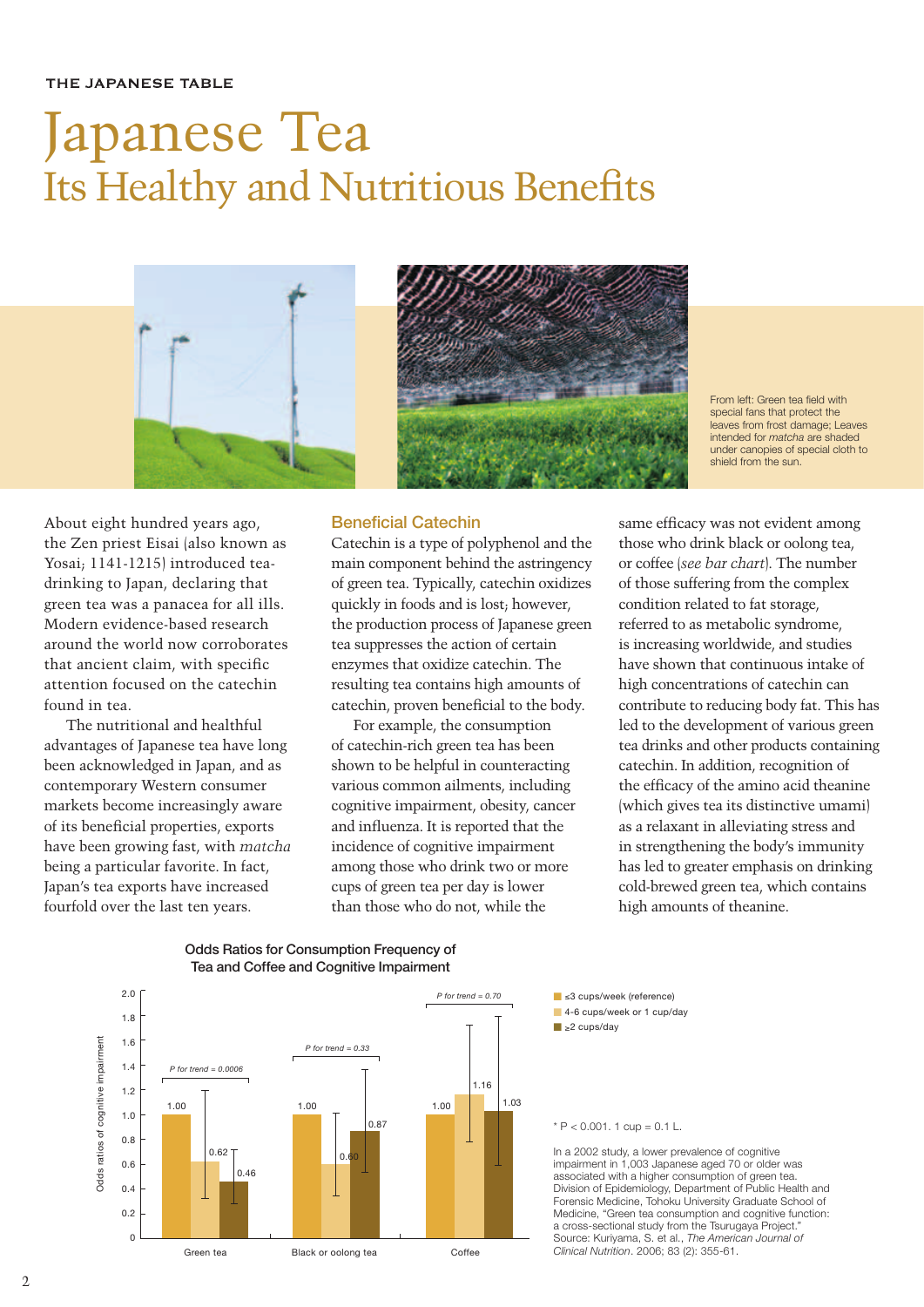

#### **Enjoying Tea's Advantages**

The much-discussed issue in today's aging society is "healthy longevity" living a healthy life into advanced age and studies have been conducted in those regions of Japan where people of advanced age drink ample amounts of green tea and enjoy long healthy lives. The spread of awareness of the benefits of green tea has thus led to an increased interest in Japanese tea. In order to obtain the efficacious components of green tea and also to better enjoy its flavors, attention should be paid to the water used when brewing it. It is important to use soft water containing low amounts of minerals when brewing Japanese tea (most suitable would be a water hardness of around 30-80); making tea with hard water having a water hardness of over 120, releases fewer beneficial components and results in tea without much depth of flavor. Tap water is often treated with chlorine, and should be boiled for three to five minutes to remove such components when used to brew tea.



*Matcha* is made by grinding dried tea leaves in a stone mill.

#### *Matcha* **Boom**

*Matcha* has become popular worldwide. About 60 percent of Japan's tea exports comprise *matcha* (*p. 2, right photo*) and other powdered teas (*p. 2, left photo*). *Matcha* is made from tea leaves harvested from plants that have been shaded from the direct rays of the sun, which therefore reduces astringency. The leaves are dried and then ground into powder using a mill. The majority of *matcha* is used as an ingredient in prepared foods, including sweets and breads. Such applications of *matcha* are thought to have begun about sixty years ago with the appearance of *matcha* ice cream. When in recent years a *matcha* latte beverage was added to the menu of a major coffee shop chain, *matcha* took off worldwide and is now served in many countries. *Matcha*, moreover, makes it possible to consume the components of tea in their entirety and so is considered very healthy—thus worldwide production of *matcha* continues to increase.

#### **New Tea Products**

Recently, many new commodities made with Japanese tea are growing in popularity. One is high quality bottled tea to be enjoyed like wine or champagne. It is made by slow-brewing select Japanese tea that is then bottled and marketed as a new and fashionable product intended to be served in fine glasses. Recently the Japanese tea

A variety of *matcha* ice creams

market has been expanding, with products featuring teas from individual tea-growing regions, and special blends such as carbonated teas. Other products include perfumes made by extracting the aroma of tea during the steaming process, and many are taking note of the pleasingly natural and fresh fragrances available. Other products developed by utilizing the properties of Japanese tea include soap, toothpaste and face cream. Many more products featuring the qualities and components of tea are likely to come on the market in the future.  $\bullet$ 

#### **cover**

*Matcha* latte served in a coffee shop

#### **Author's profile**

Mitsuru Shirai was born in 1957. After graduating from Osaka Prefecture University, he served in the Shizuoka prefectural government and has long been involved in the promotion of tea in his roles as general manager of planning in the World Green Tea Association; manager of Shizuoka Prefecture Tea and Agricultural Production Division; director of Shizuoka Prefecture Department of Economy and Industry; and vice-director of Fujinokuni Cha no Miyako Museum (Tea Museum, Shizuoka). He is a qualified Japanese tea instructor, a Chinese tea artist and Chinese tea sommelier. His authored works include *Yabukita no subete* ("All about Yabukita cultivar of tea"; 2007); *No no fukei* ("Agricultural essays"; 2010-2017); and *Ryokucha tsushin* ("World green tea bulletin"; 2007).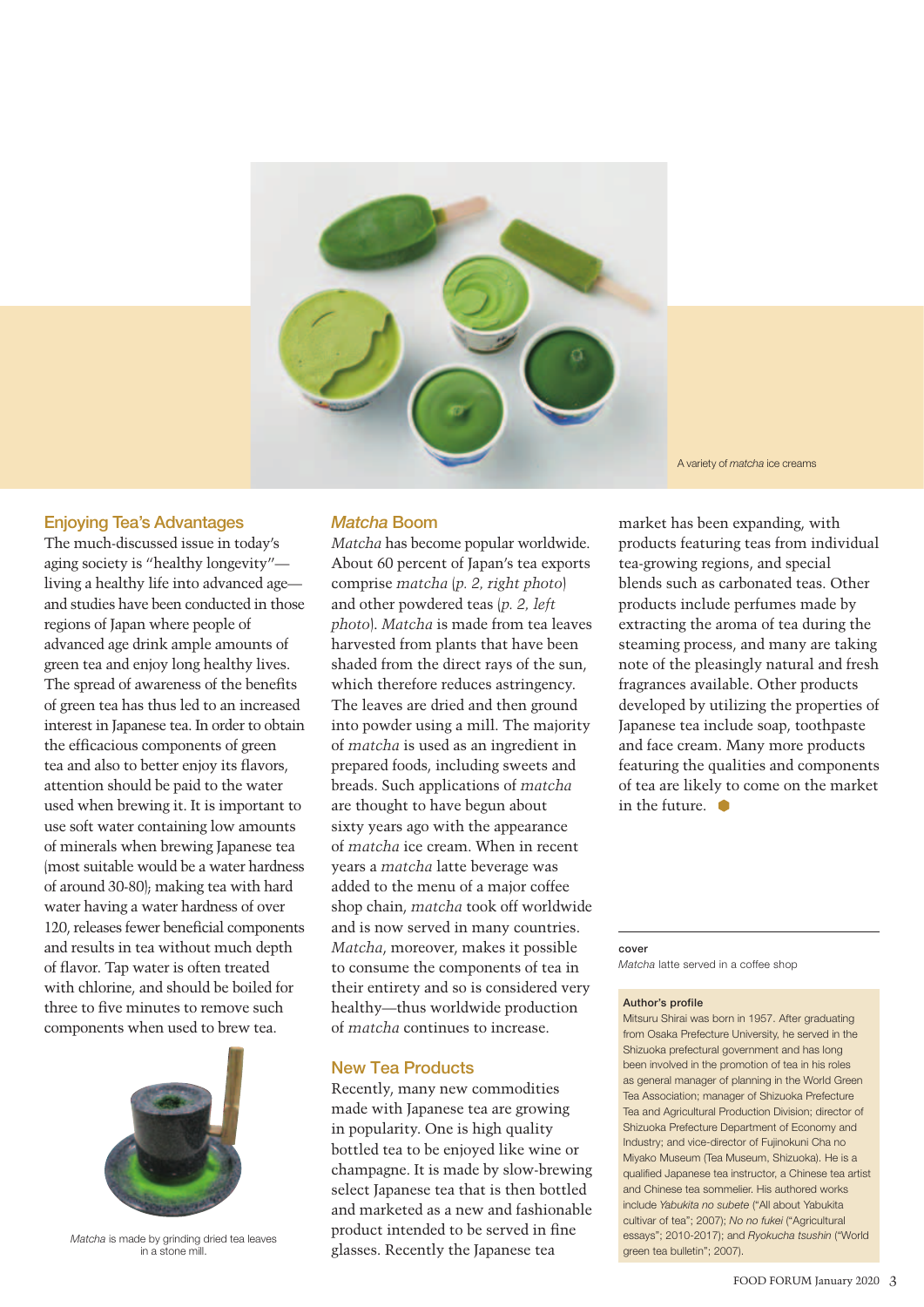

**CLOSE-UP JAPAN** *Traditions and trends in Japanese food culture* 



Two popular *wafu* pasta dishes: *Tarako* salted cod roe spaghetti (left) and *natto* fermented soybeans spaghetti

## Japanese-Style *Wafu* Pasta

Japan is well known for its delicious interpretations of Western dishes, and its fusion recipes that highlight Japanese ingredients with pasta are no exception. While authentic Italian-style pasta is a favorite here, a very special, well-loved variety is *wafu* pasta, literally, "Japanese-style" pasta. This term covers a wide array of pasta dishes, including spaghetti, which are prepared using combinations of classic ingredients rooted in *washoku* Japanese traditional cuisine. Some of these include, to name only a few, *tarako* salted cod roe, *natto* fermented soybeans, *uni* sea urchin, *umeboshi* pickled Japanese apricots and *nori* seaweed. The pasta itself is typically seasoned with dashi broth and soy sauce, an occasional dash of *kobucha*, or with butter or/and olive oil.

*Wafu* pasta features traditional Japanese ingredients

This pasta fusion concept likely made its first appearance in the foreign settlement in Yokohama in the late nineteenth century; it was only after pasta-making machines were imported from Italy in the mid-1950s, however, that such dishes truly grew in popularity. One reason may be because udon and soba noodles were ingrained in the national cuisine, making it all the easier for pasta to find general acceptance. To accommodate Japanese tastes, from the mid-1950s into the

mid-1980's pasta was made using bread flour, rather than semolina flour. Semolina, made from durum wheat, is used in making genuine Italian pasta, but at that time it was in short supply; moreover, the Japanese inclined towards a softer noodle texture. It was in the mid-1980s that 100 percent semolina pasta became available here, following a boom in Italian cuisine that prompted a greater appreciation for al dente pasta. In the meantime, specialty restaurants began to serve *wafu* pasta, and these now can be found everywhere. Nowadays, consumers also enjoy a tantalizing variety of both Italian-style and *wafu*-style pastas, including pre-packaged sauces and microwave-ready frozen products sold in supermarkets and convenience stores.  $\bullet$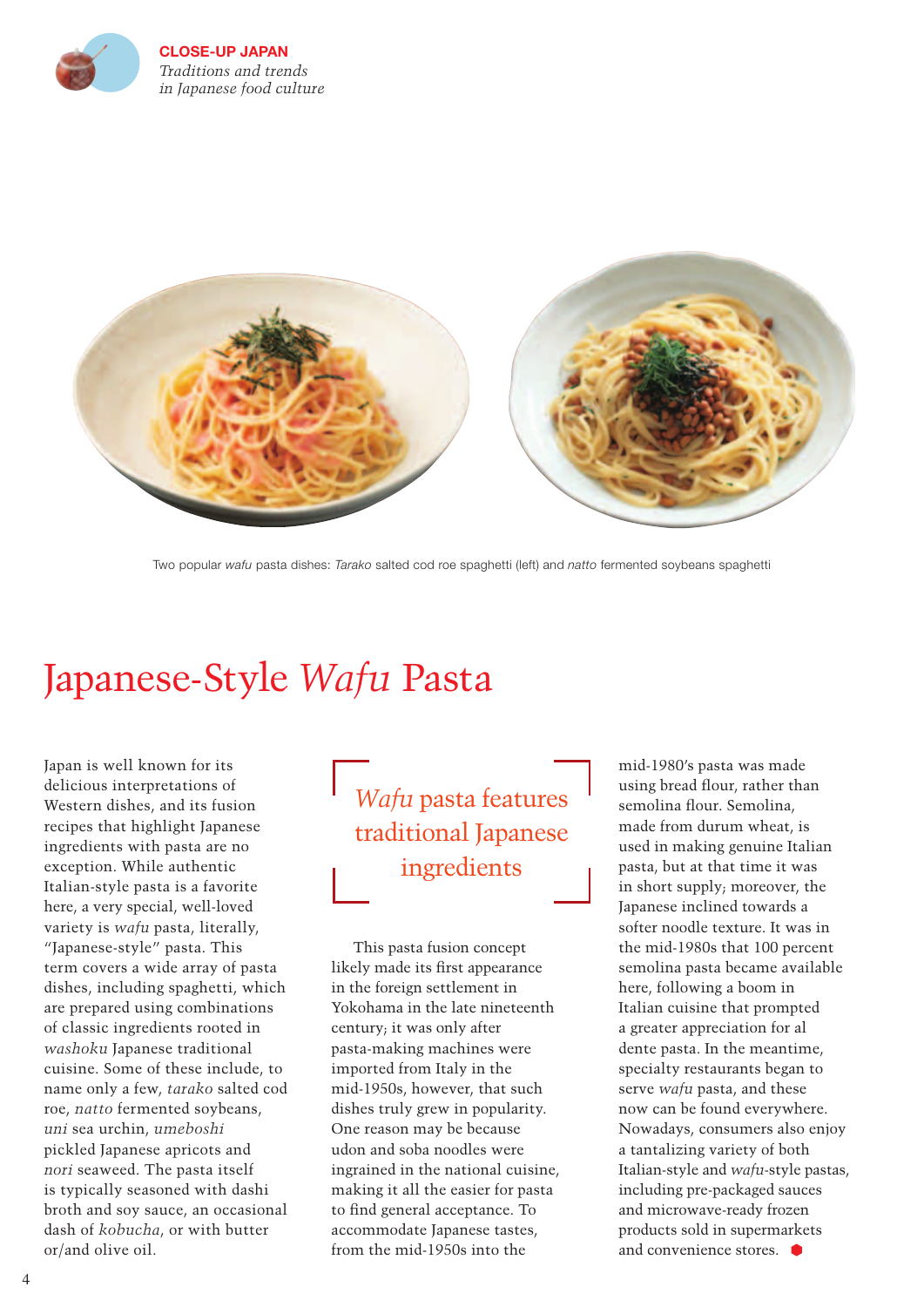

# *Kobucha*

Traditional Japanese *kobucha* or kombu (kelp) tea is made using granules of fine-ground dried kombu seasoned with salt, or with small, lightly salted pieces of kombu. Kombu contains iodine. Though referred to as "tea," *kobucha* is unlike green tea or other teas prepared by infusing tea leaves, and is completely different from

"kombucha," a popular drink in the West produced by fermenting sugared tea with a culture of lactic acid bacteria. *Kobucha*'s origins are not well-documented, but it has been consumed since medieval times, prepared by pouring hot water over dried, chopped-up kombu; afterwards, the leftover kombu was eaten. "Kombu" rhymes with

"*yorokobu*," implying happiness or celebration; thus *Obukucha* is served on New Year's Day, made by pouring hot water over a piece of knotted kombu and an *umeboshi* pickled Japanese apricot. *Kobucha*  granules, said to date from about 1920, make it convenient to enjoy at home. The granules are also used in cooking, to impart umami.



From left: *Kobucha* tea made from granules; *Obukucha* served on New Year's Day.

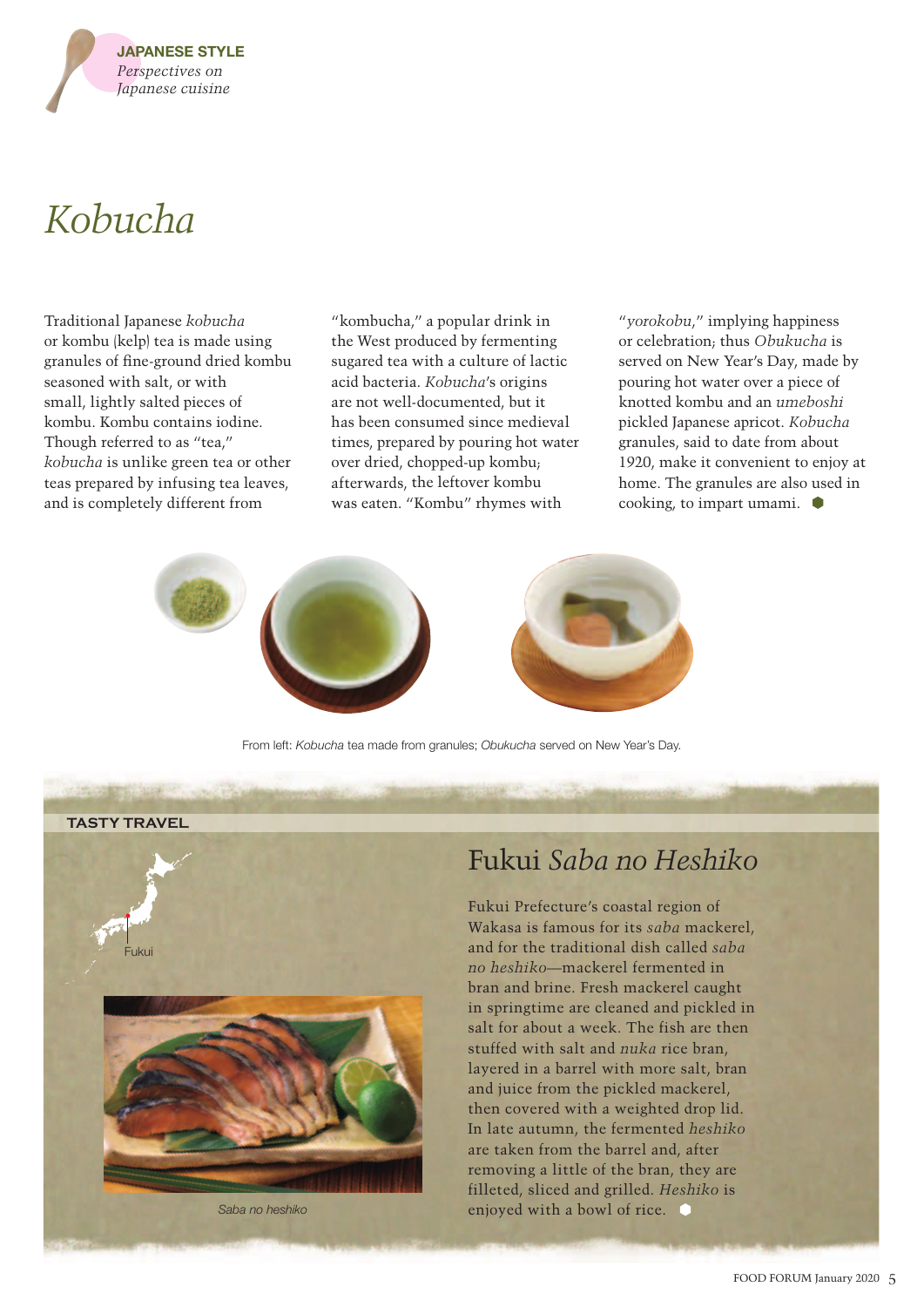



### APPLE, MUSCAT AND FIG SALAD WITH *MATCHA* DRESSING

In this dressing, the *matcha* can be considered as a kind of herb. Its fresh green flavor complements the honey. The dressing flavor first imparts sweetness, followed by the slightly bitter sensation from the *matcha*, creating a balanced taste experience.



#### *Matcha* powder

#### **Serves 4**

162 kcal Protein 1.2 g Fat 5.3 g (per serving)

#### *Matcha* **dressing**

- 1 t *matcha* powder
- 3-4 t hot water
- 5 t honey; e.g., acacia or mixed-flower honey
- 6 T mayonnaise\*
- 1 t Kikkoman Light Color Soy Sauce
- 1 apple
- 200 ml / 6-7 oz. water
- 1 T lemon juice
- 12-16 muscat or other green grapes
- 2 fresh figs\*\*
- Lettuce leaves
- 10 g / 0.3 oz. roasted walnuts, coarsely chopped

1 To prepare the *matcha* dressing, in a small bowl first add the hot water to the *matcha* powder and mix until smooth with a *cha-sen* bamboo whisk or a mini whisk.

2 Add the honey and whisk until smooth. Follow with the mayonnaise and the light color soy sauce; mix well. If the dressing is too thick, add a little warm water to adjust.

 $3<sup>Peel</sup>$  apple and cut into thin wedges. Soak the apple briefly in a bowl with 200 ml water and 1 T lemon juice to prevent discoloration. Drain and pat dry with a paper towel.

4Slice the grapes in half lengthwise. Slice the figs into thin wedges and tear the lettuce leaves into bite sizes.

5Lay out the lettuce leaves on a serving platter. Arrange the cut fruit on the lettuce. Sprinkle chopped walnuts, then drizzle the *matcha* dressing over the salad. Serve any extra dressing on the side.

- \* Use Japanese mayonnaise if available.<br>\*\* Pried rejoing and crapberries are a good
- Dried raisins and cranberries are a good substitute if fresh figs are unavailable. Adjust the ratio of fruit and lettuce to taste.

Recipe by Michiko Yamamoto

1 C (U.S. cup) = approx. 240 ml;  $1 T = 15$  ml;  $1 t = 5$  ml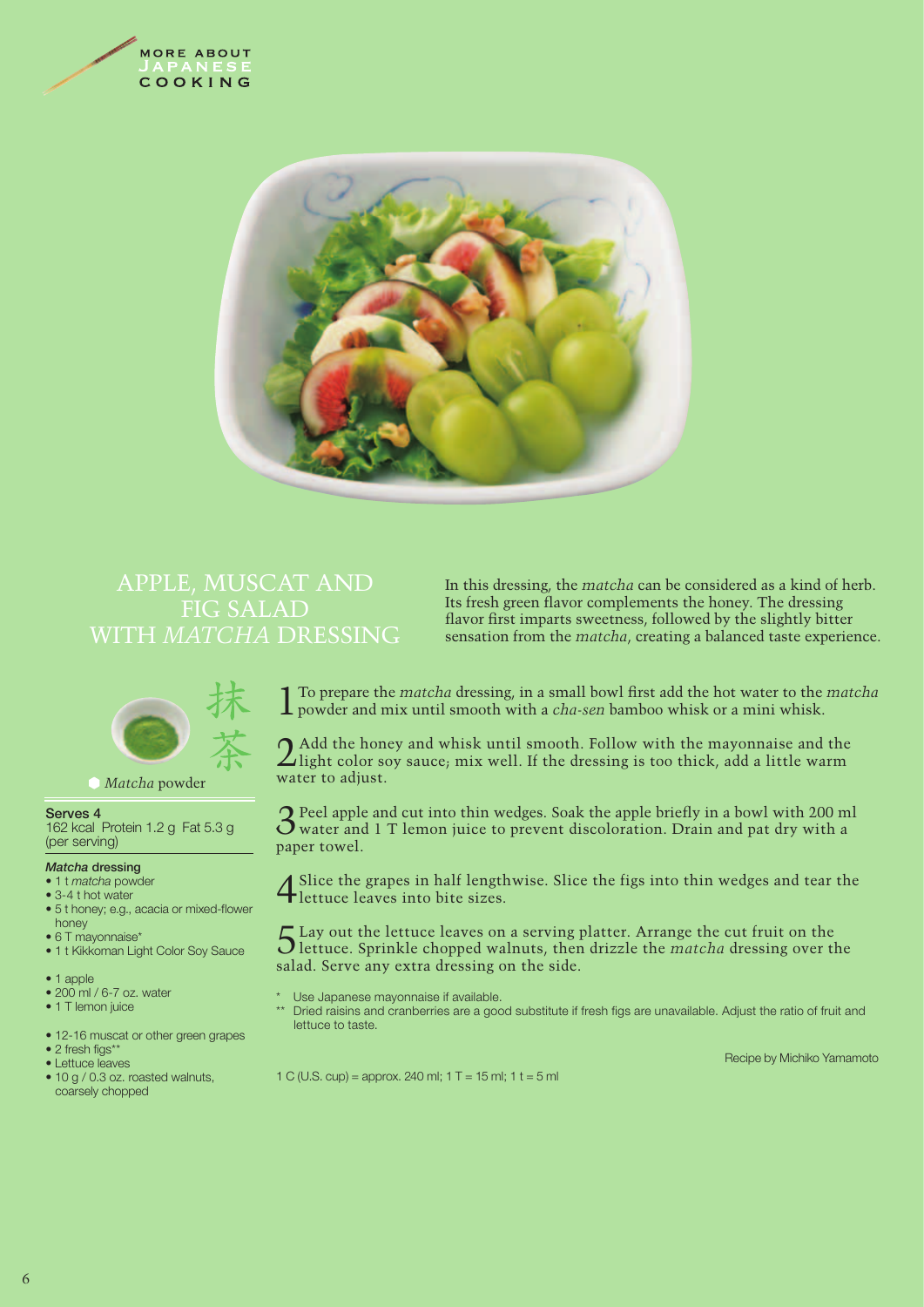

## *TOKIWA-KAN MATCHA* YAM JELLY



#### **Serves 12**

100 kcal Protein 0.6 g Fat 0.1 g (per serving)

- 1 *kanten* agar-agar stick, 8 g / 0.3 oz.; or 4 g / scant 1 t *kanten* powder\*
- 250 g / 9 oz. *yamato-imo* glutinous yam or *naga-imo* Chinese yam
- 480 ml / 2 C hot water
- 220 g / 1 C granulated sugar
- 2 t *matcha* powder
- 1 T water
- 1 t Kikkoman Light Color Soy Sauce

*Tokiwa-kan* is a Japanese traditional confectionery. *Tokiwa* refers to the dark green of evergreens like pine or cedar, and thus connotes permanence. *Kan* refers to classic *yokan*, a jellied dessert of *azuki* red bean paste, agar-agar and sugar. This recipe replaces *azuki* with glutinous yam.

1Break *kanten* stick in half and soak in a bowl with plenty of water for 30 minutes. Drain the *kanten*, squeeze out excess water and tear it into small pieces.

2Peel and cut the yam into 1 cm- / 0.4 in.-thick slices. Steam for 15 minutes or boil the slices until soft. While still hot, place in a food processor and puree. Place in a bowl and set aside.

3Heat the *kanten* pieces in 480 ml / 2 C water in a saucepan over medium heat, stirring continuously until the *kanten* has completely dissolved. Then add the granulated sugar and stir until it dissolves. Remove from heat and strain the *kanten*-sugar liquid; pour back into the same pan, heat over medium heat and reduce the liquid by about one-third, stirring continuously.

4In a small bowl, use a *cha-sen* bamboo whisk or a mini whisk to dissolve the *matcha* 4 m a small borry and water.

5Add the dissolved *matcha* to the yam puree and mix well first using a whisk and then a spatula. To this mixture, add the *kanten*-sugar liquid little by little, stirring thoroughly. Add soy sauce and mix.

Pour the blended mixture into a mold\*\* and cover. Chill in a refrigerator for 30 minutes  $6$  to 1 hour\*\*\*, until set.

7When set, run a knife around the edges of the mold to loosen and remove the yam jelly. Cut servings into desired sizes, estimating about two slices per person.

- If using *kanten* powder: In step 3, heat water and powder together in a saucepan until completely dissolved. \*\* This recipe uses a typical Japanese-style square mold about 12 cm x 14 cm  $\times$  4 cm (5 in. x 5.5 in. x 1.5 in.); however aspic molds can be used as well.
- \*\*\* *Kanten* sets at room temperature, but here it is chilled not only to set more quickly, but to enhance the taste.

Recipe by Kikkoman Corporation